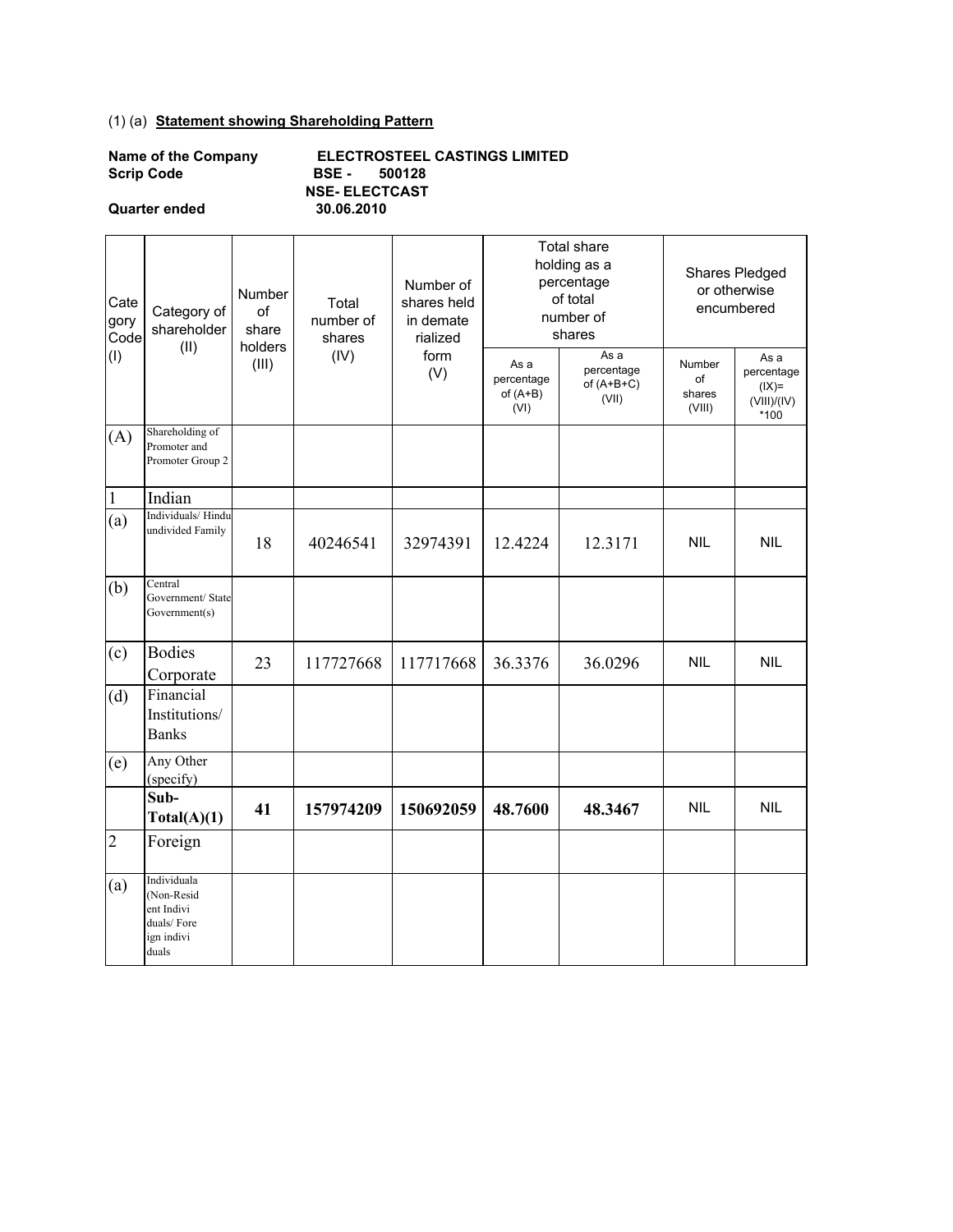| (b)            | <b>Bodies</b><br>Corporate                                                                           |                |           |           |         |         |            |            |
|----------------|------------------------------------------------------------------------------------------------------|----------------|-----------|-----------|---------|---------|------------|------------|
| (c)            | Institutions                                                                                         |                |           |           |         |         |            |            |
| (d)            | Any other                                                                                            |                |           |           |         |         |            |            |
|                | (specify)                                                                                            |                |           |           |         |         |            |            |
|                | $Sub-Total(A)(2)$                                                                                    |                |           |           |         |         |            |            |
|                | Total<br>Shareholding of<br>Promoter and<br>Promoter Group<br>$(A)=$<br>$(A)(1)+(A)(2)$              | 41             | 157974209 | 150692059 | 48.7600 | 48.3467 | <b>NIL</b> | <b>NIL</b> |
| (B)            | Public<br>shareholding3                                                                              |                |           |           |         |         | <b>NA</b>  | <b>NA</b>  |
| $\vert$ 1      | Institutions                                                                                         |                |           |           |         |         | <b>NA</b>  | <b>NA</b>  |
| (a)            | Mutual Funds/UTI                                                                                     | $\overline{7}$ | 9839567   | 9839367   | 3.0371  | 3.0113  |            |            |
| (b)            | Financial<br>Institutions/<br><b>Banks</b>                                                           | 20             | 1040060   | 1029940   | 0.3211  | 0.3183  |            |            |
| (c)            | Central<br>Government/ State<br>Government(s)                                                        |                |           |           |         |         |            |            |
| (d)            | Venture                                                                                              |                |           |           |         |         |            |            |
|                | Capital                                                                                              |                |           |           |         |         |            |            |
|                | Funds                                                                                                |                |           |           |         |         |            |            |
| (e)            | Insurance<br>Companies                                                                               | $\tau$         | 20817983  | 20817983  | 6.4256  | 6.3712  |            |            |
| (f)            | Foreign                                                                                              |                |           |           |         |         |            |            |
|                | Institutional<br>Investors                                                                           | 33             | 16137947  | 16137947  | 4.9811  | 4.9389  |            |            |
| (g)            | Foreign Venture<br>Capital Investors                                                                 |                |           |           |         |         |            |            |
| (h)            | Any Other                                                                                            |                |           |           |         |         |            |            |
|                | (specify)                                                                                            |                |           |           |         |         |            |            |
|                | $Sub-Total(B)(1)$                                                                                    | 67             | 47835557  | 47825237  | 14.7649 | 14.6397 |            |            |
| $\overline{2}$ | <b>Non-institutions</b>                                                                              |                |           |           |         |         | <b>NA</b>  | <b>NA</b>  |
| (a)            | <b>Bodies</b><br>Corporate                                                                           | 1792           | 21341448  | 21146158  | 6.5872  | 6.5314  |            |            |
| (b)            | Individuals<br>I) Individual<br>Shareholders<br>holding nominal<br>share capital up to<br>Rs.1 lakh. | 61147          | 57965837  | 53765107  | 17.8917 | 17.7400 |            |            |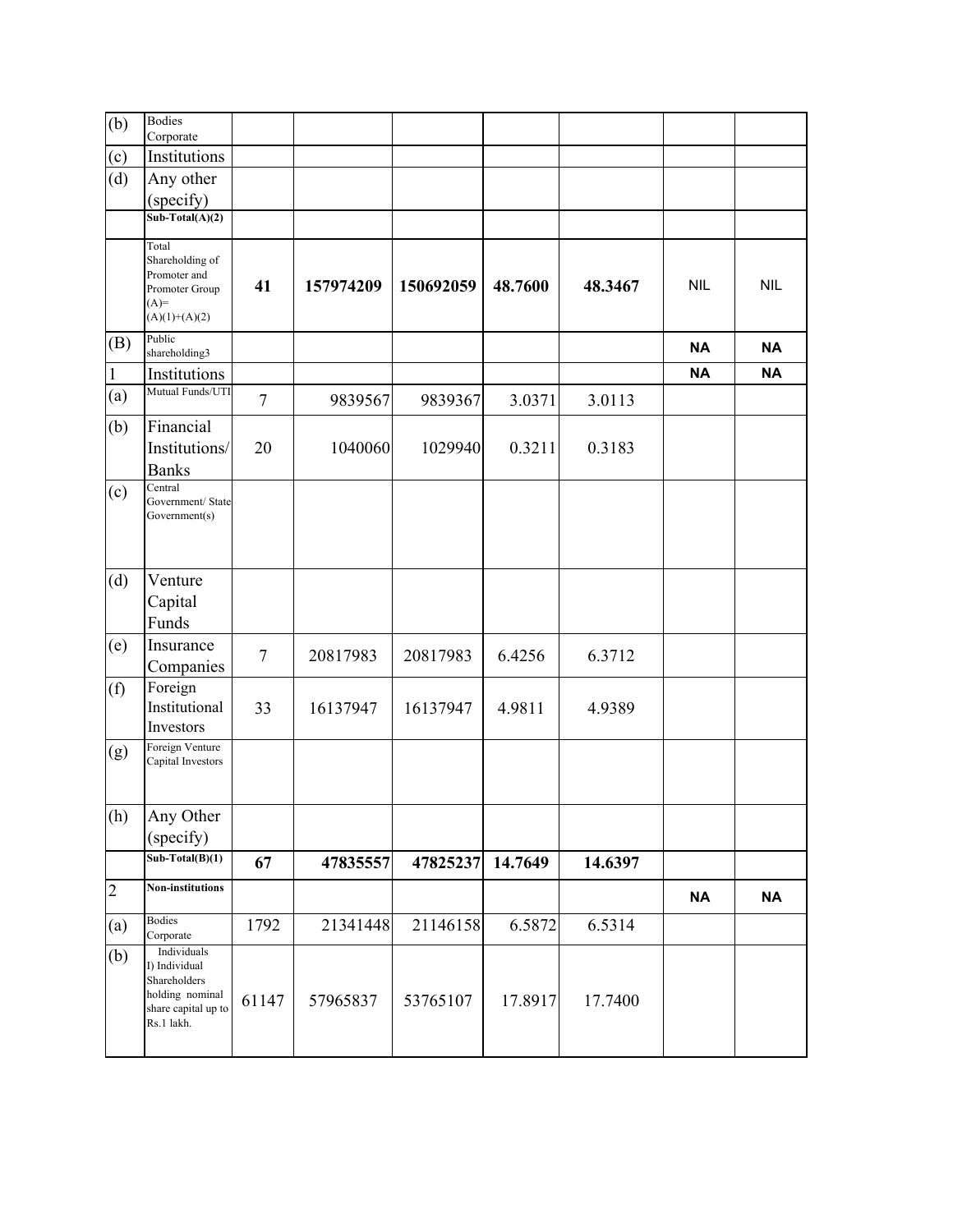|                | ii)Individual<br>shareholders<br>holding nominal<br>share capital in<br>of $Rs.1$<br>excess<br>lakh. | 23             | 8477403   | 8477403   | 2.6166    | 2.5944   |           |           |
|----------------|------------------------------------------------------------------------------------------------------|----------------|-----------|-----------|-----------|----------|-----------|-----------|
| $\mathbf{c}$   | Other<br>Any<br>(specify)                                                                            |                |           |           |           |          |           |           |
| $\mathbf{1}$   | <b>NR</b><br>Individual/<br><b>OBC</b>                                                               | 766            | 2907837   | 2850677   | 0.8975    | 0.8899   |           |           |
| $\overline{2}$ | Foreign<br>Company                                                                                   | $\overline{2}$ | 27480414  | 27480414  | 8.4821    | 8.4102   |           |           |
|                | $Sub-Total(B)(2)$                                                                                    | 63730          | 118172939 | 113719759 | 36.4751   | 36.1659  |           |           |
|                | <b>Total Public</b><br>shareholding $(B)$ =<br>$(B)(1)+(B)(2)$                                       | 63797          | 166008496 | 161544996 | 51.2400   | 50.8056  | <b>NA</b> | <b>NA</b> |
|                | $Total(A)+(B)$                                                                                       | 63838          | 323982705 | 312237055 | 100       | 99.1523  |           |           |
| (C)            | Shares held by<br>Custodians and<br>against which<br>Depository<br>Receipts have<br>been issued      | 1              | 2770000   | 2770000   | <b>NA</b> | 0.8477   | <b>NA</b> | <b>NA</b> |
|                | <b>GRAND</b><br><b>TOTAL</b><br>$(A)+(B)+(C)$                                                        | 63839          | 326752705 | 315007055 |           | 100.0000 |           |           |

**NA - Not applicable**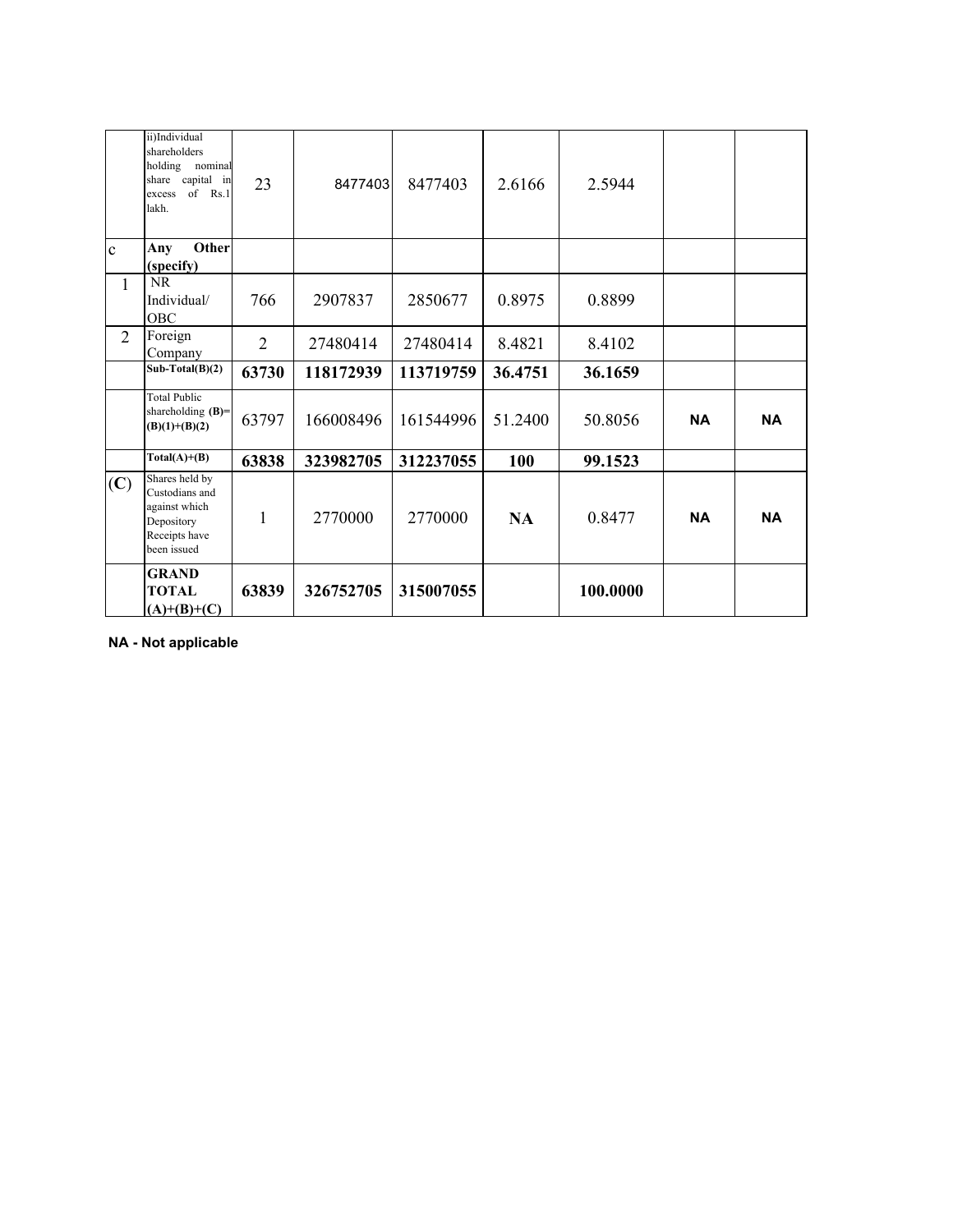| (I) (b) Statement showing Shareholding of persons belonging to the Category |  |  |
|-----------------------------------------------------------------------------|--|--|
| " Promoter and Promoter Group"                                              |  |  |

|     |                                              |          | <b>Total Shares Held</b> |            | Shares pledged<br>or otherwise encumbered |                                       |
|-----|----------------------------------------------|----------|--------------------------|------------|-------------------------------------------|---------------------------------------|
|     |                                              | Number   | As a % of                | Number     | As a                                      | As a % of                             |
| Sr  | Name of                                      | (III)    | grand total              | (V)        | percentage                                | grand                                 |
| No  | Shareholer                                   |          | $(A)+(B)+\circled{}$     |            | $(V = (V)/(III)^*1)$                      | total                                 |
| (1) | (II)                                         |          | (IV)                     |            | 00                                        | $(A)+(B)+\circled{}$<br>of sub-clause |
|     |                                              |          |                          |            |                                           | (I)(a)(VII)                           |
|     |                                              |          |                          |            |                                           |                                       |
|     | Sri. Ghanshyam Kejriwal                      | 576100   | 0.1763                   | <b>NIL</b> | <b>NIL</b>                                | <b>NIL</b>                            |
|     | Sri Ghanshyam Kejriwal HUF                   | 13532030 | 4.1414                   | <b>NIL</b> | <b>NIL</b>                                | <b>NIL</b>                            |
|     | 3 Sri. Umang Kejriwal                        | 5427240  | 1.6610                   | <b>NIL</b> | <b>NIL</b>                                | <b>NIL</b>                            |
|     | Sri. Umang Kejriwal HUF                      | 1415011  | 0.4330                   | <b>NIL</b> | <b>NIL</b>                                | <b>NIL</b>                            |
|     | 5 Sri. Mayank Kejriwal                       | 4158150  | 1.2726                   | <b>NIL</b> | <b>NIL</b>                                | <b>NIL</b>                            |
|     | 6 Sri. Mayank Kejriwal HUF                   | 1022940  | 0.3131                   | <b>NIL</b> | <b>NIL</b>                                | <b>NIL</b>                            |
|     | 7 Sri Uddhav Kejriwal                        | 3149300  | 0.9638                   | <b>NIL</b> | <b>NIL</b>                                | <b>NIL</b>                            |
|     | 8 Sri Uddhav Kejriwal HUF                    | 1504550  | 0.4605                   | <b>NIL</b> | <b>NIL</b>                                | <b>NIL</b>                            |
|     | 9 Smt. Asha Kejriwal                         | 2583360  | 0.7906                   | <b>NIL</b> | <b>NIL</b>                                | <b>NIL</b>                            |
|     | 10 Master Madhav Kejriwal (Minor)            | 2056400  | 0.6294                   | <b>NIL</b> | <b>NIL</b>                                | <b>NIL</b>                            |
| 11  | Smt Aarti Kejriwal                           | 1741800  | 0.5331                   | <b>NIL</b> | <b>NIL</b>                                | <b>NIL</b>                            |
| 12  | Smt Uma Kejriwal                             | 336000   | 0.1028                   | <b>NIL</b> | <b>NIL</b>                                | <b>NIL</b>                            |
|     | 13 Ms. Nityangi Kejriwal (Minor)             | 597800   | 0.1830                   | <b>NIL</b> | <b>NIL</b>                                | <b>NIL</b>                            |
|     | 14 Ms.Radha Kinkari Kejriwal (Minor)         | 552000   | 0.1689                   | <b>NIL</b> | <b>NIL</b>                                | <b>NIL</b>                            |
|     | 15 Master Shashwat Kejriwal                  | 677310   | 0.2073                   | <b>NIL</b> | <b>NIL</b>                                | <b>NIL</b>                            |
|     | 16 Smt Pallavi Kejriwal                      | 147950   | 0.0453                   | <b>NIL</b> | <b>NIL</b>                                | <b>NIL</b>                            |
|     | 17 Ms. Samriddhi Kejriwal                    | 131100   | 0.0401                   | <b>NIL</b> | <b>NIL</b>                                | <b>NIL</b>                            |
|     | 18 Ms.Priya Sakhi Kejriwal                   | 637500   | 0.1951                   | <b>NIL</b> | <b>NIL</b>                                | <b>NIL</b>                            |
|     | <b>TOTAL</b>                                 | 40246541 | 12.3171                  |            |                                           |                                       |
|     | <b>Bodies Corporate</b>                      |          |                          |            |                                           |                                       |
|     | 19 M/s. Murari Investment & Tr. Co. Ltd      | 30053080 | 9.1975                   | <b>NIL</b> | <b>NIL</b>                                | <b>NIL</b>                            |
|     | 20 M/s. G K Investments Ltd                  | 21662060 | 6.6295                   | <b>NIL</b> | <b>NIL</b>                                | <b>NIL</b>                            |
|     | 21 M/s. Uttam Commercial Co. Ltd             | 18590570 | 5.6895                   | <b>NIL</b> | <b>NIL</b>                                | <b>NIL</b>                            |
|     | 22 M/s. Electrocast Sales India Ltd          | 6371310  | 1.9499                   | <b>NIL</b> | <b>NIL</b>                                | <b>NIL</b>                            |
|     | 23 M/s. Malay Commercial Enterprises Ltd     | 3748190  | 1.1471                   | <b>NIL</b> | <b>NIL</b>                                | <b>NIL</b>                            |
|     | $24$ M/s. G K & Sons Pvt. Ltd.               | 2328550  | 0.7126                   | <b>NIL</b> | <b>NIL</b>                                | <b>NIL</b>                            |
|     | 25 M/s. Calcutta Diagnostics Centre Pvt. Ltd | 24146    | 0.0074                   | <b>NIL</b> | <b>NIL</b>                                | <b>NIL</b>                            |
|     | 26 M/s. Saptarshi Vinimay Pvt. Ltd           | 1900000  | 0.5815                   | <b>NIL</b> | <b>NIL</b>                                | <b>NIL</b>                            |
|     | 27 M/s.RSP Capital Markets Pvt. Ltd          | 1800000  | 0.5509                   | <b>NIL</b> | <b>NIL</b>                                | <b>NIL</b>                            |
|     | 28 M/s. Roloc Properties Private Ltd         | 1850000  | 0.5662                   | <b>NIL</b> | <b>NIL</b>                                | <b>NIL</b>                            |
|     | 29 M/s. Gagan Vintrade Private Ltd           | 550000   | 0.1683                   | <b>NIL</b> | <b>NIL</b>                                | <b>NIL</b>                            |
|     | 30 M/s. Escal Finance Services Ltd.          | 250000   | 0.0765                   | <b>NIL</b> | <b>NIL</b>                                | <b>NIL</b>                            |
|     | 31 M/s. Elcast Finance Ltd.                  | 250000   | 0.0765                   | <b>NIL</b> | <b>NIL</b>                                | <b>NIL</b>                            |
|     | 32 M/s. Axis Steels Ltd                      | 5561439  | 1.7020                   | <b>NIL</b> | <b>NIL</b>                                | <b>NIL</b>                            |
|     | 33 M/s. Kamal Kunj Commodities P Ltd         | 2700000  | 0.8263                   | <b>NIL</b> | <b>NIL</b>                                | <b>NIL</b>                            |
|     | 34 M/s.Ramoli Vincom Pvt. Ltd                | 2639336  | 0.8077                   | <b>NIL</b> | <b>NIL</b>                                | <b>NIL</b>                            |
|     | 35 M/s. Pashupati Synthetics Pvt. Ltd        | 2350000  | 0.7192                   | <b>NIL</b> | <b>NIL</b>                                | <b>NIL</b>                            |
|     | 36 M/s. Global Exports Ltd.                  | 200000   | 0.0612                   | <b>NIL</b> | <b>NIL</b>                                | <b>NIL</b>                            |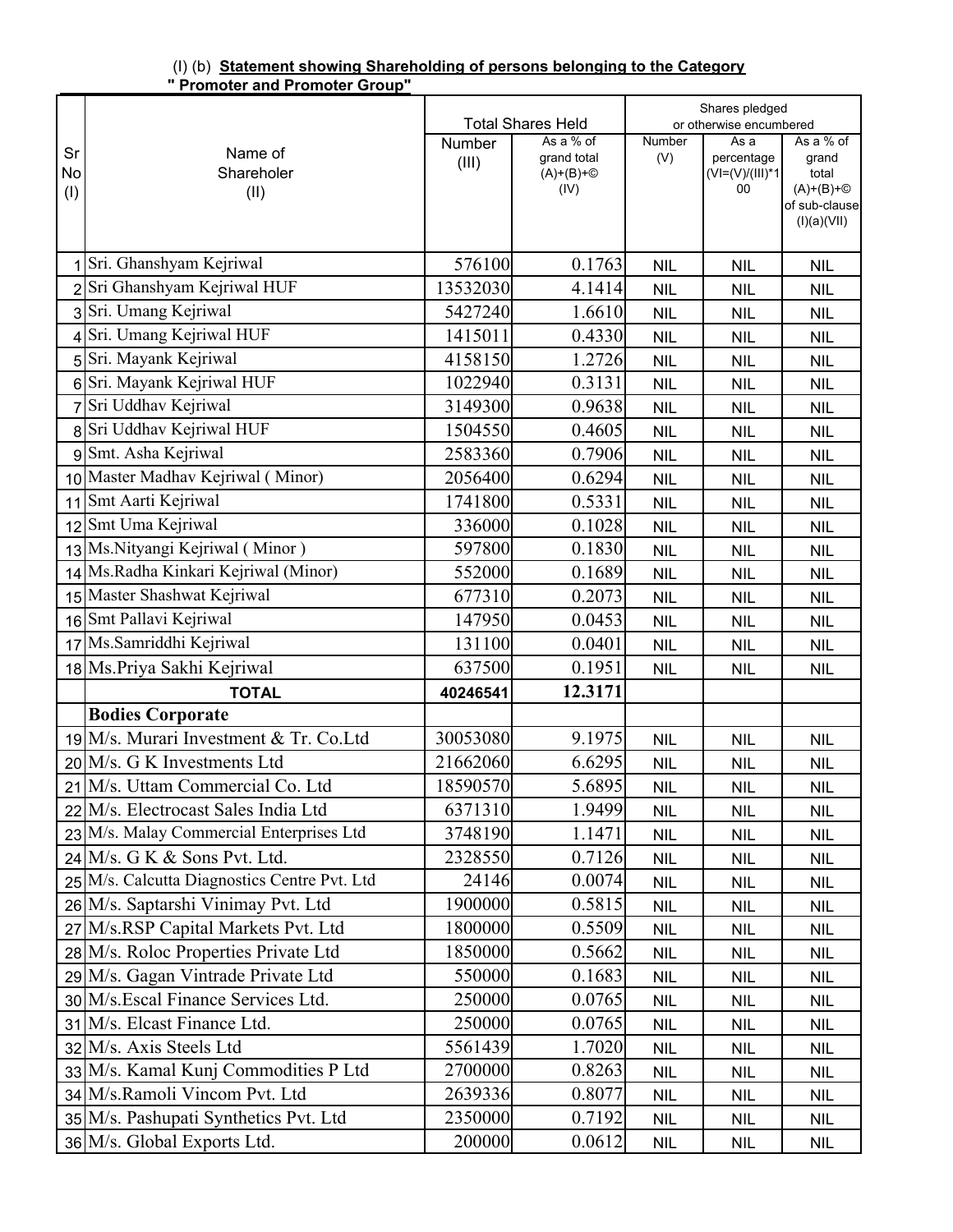| 37 M/s. Greenchip Trexim Pvt. Ltd.          | 35000     | 0.0107  | <b>NIL</b> | <b>NIL</b> | <b>NIL</b> |
|---------------------------------------------|-----------|---------|------------|------------|------------|
| 38 M/s. Samriddhi Trust                     | 14500     | 0.0044  | <b>NIL</b> | <b>NIL</b> | <b>NIL</b> |
| $39$ M/s. Gajmala Texcon P Ltd              | 6896383   | 2.1106  | <b>NIL</b> | <b>NIL</b> | <b>NIL</b> |
| 40 M/s. Green Field Techno Services (P) Ltd | 5453104   | 1.6689  | <b>NIL</b> | <b>NIL</b> | <b>NIL</b> |
| 41 M/s. Cubbon Marketing P. Ltd             | 2500000   | 0.7651  | <b>NIL</b> | <b>NIL</b> | <b>NIL</b> |
| Total                                       | 117727668 | 36.0296 |            |            |            |
| <b>Grand Total</b>                          | 157974209 | 48.3467 |            |            |            |

## (I) ( c ) Statement showing Shareholding of persons belonging to the category

"Public" and holding more than 1% of the total number of shares

|                |                                        |          |                          |                      | Shares pledged          |                      |
|----------------|----------------------------------------|----------|--------------------------|----------------------|-------------------------|----------------------|
|                |                                        |          | <b>Total Shares Held</b> |                      | or otherwise encumbered |                      |
| Sr             | Name of                                | Number   | As a % of<br>grand total | <b>Number</b><br>(V) | As a<br>percentage      | As a % of<br>grand   |
| No             | Shareholer                             | (III)    | $(A)+(B)+\circled{}$     |                      | $(VI=(V)/(III)*1$       | total                |
| (1)            | (II)                                   |          | (IV)                     |                      | 00                      | $(A)+(B)+\circled{}$ |
|                |                                        |          |                          |                      |                         | of sub-clause        |
|                |                                        |          |                          |                      |                         | (I)(a)(VII)          |
|                |                                        |          |                          |                      |                         |                      |
|                | <b>MUTUAL FUNDS</b>                    |          |                          |                      |                         |                      |
|                |                                        |          |                          |                      |                         |                      |
| $\mathbf{1}$   | <b>NIL</b>                             |          |                          |                      |                         |                      |
|                |                                        |          |                          |                      |                         |                      |
|                |                                        |          |                          |                      |                         |                      |
|                | <b>INSURANCE COMPANIES</b>             |          |                          |                      |                         |                      |
| $\mathbf{1}$   | General Insurance Corporation of India | 8200000  | 2.5095                   |                      |                         |                      |
| $\overline{2}$ | United India Insurance Company Limited | 6579481  | 2.0136                   |                      |                         |                      |
|                | <b>TOTAL</b>                           | 14779481 | 4.5231                   |                      |                         |                      |
|                |                                        |          |                          |                      |                         |                      |
|                | <b>FOREIGN INSTITUTIONAL INVESTORS</b> |          |                          |                      |                         |                      |
|                | Orange Mauritius Investments Ltd.      | 8000000  | 2.4483                   |                      |                         |                      |
|                | <b>TOTAL</b>                           | 8000000  | 2.4483                   |                      |                         |                      |
|                |                                        |          |                          |                      |                         |                      |
|                | <b>FOREIGN COMPANY</b>                 |          |                          |                      |                         |                      |
|                | <b>Stemcor Metals Ltd</b>              | 19243836 | 5.8894                   |                      |                         |                      |
|                |                                        |          |                          |                      |                         |                      |
|                | <b>PGS</b> Invest Ltd                  | 8236578  | 2.5207                   |                      |                         |                      |
|                | <b>Total</b>                           | 27480414 | 8.4101                   |                      |                         |                      |
|                |                                        |          |                          |                      |                         |                      |
|                | <b>Grand Total</b>                     | 50259895 | 15.3815                  |                      |                         |                      |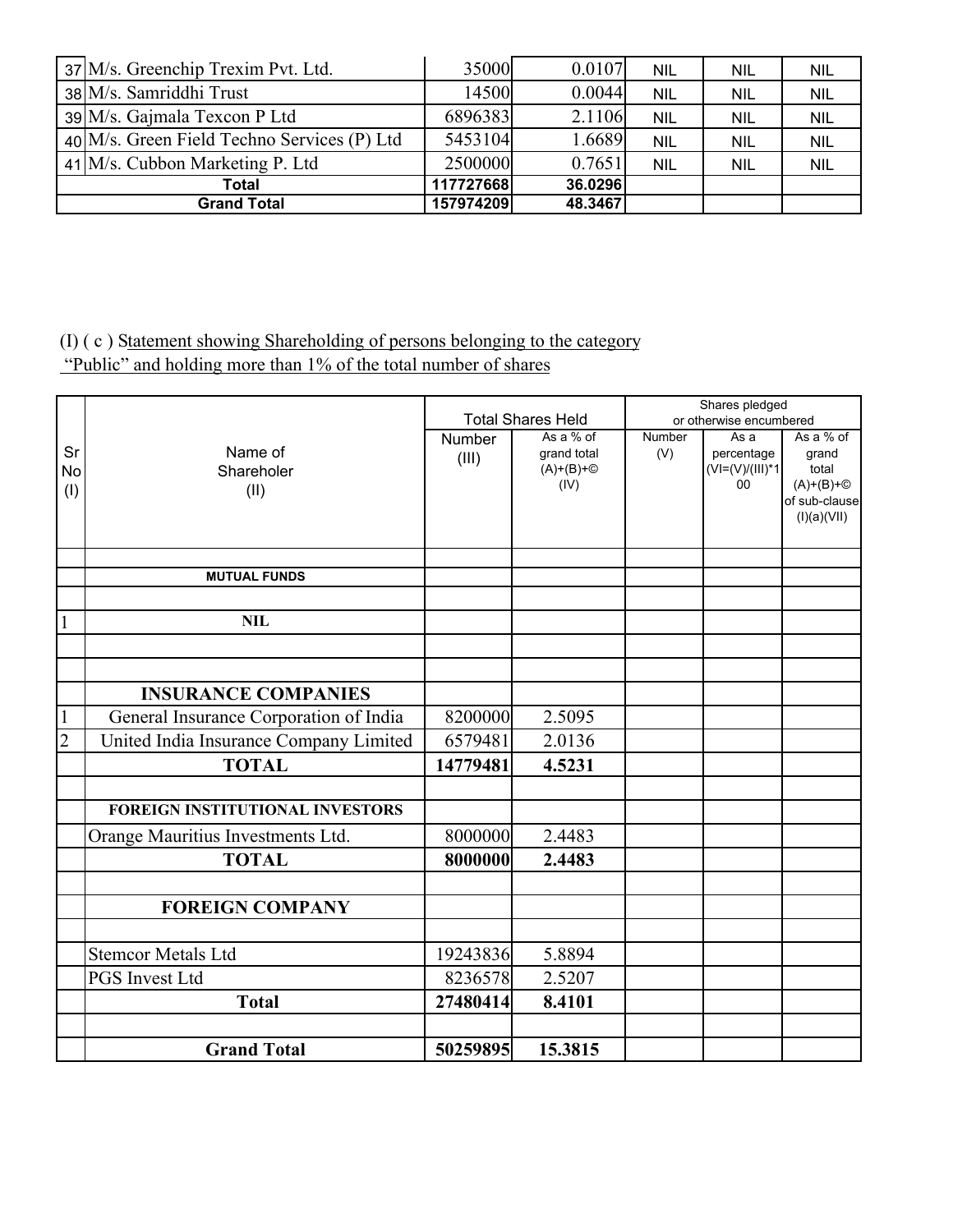| (I)(d) Statement showing details of locked-in shares |  |  |  |  |  |  |  |  |  |
|------------------------------------------------------|--|--|--|--|--|--|--|--|--|
|------------------------------------------------------|--|--|--|--|--|--|--|--|--|

|                        |                                       |          | <b>Total Shares Held</b> |                                                          |               | Shares pledged<br>or otherwise encumbered     |                                                                                     |
|------------------------|---------------------------------------|----------|--------------------------|----------------------------------------------------------|---------------|-----------------------------------------------|-------------------------------------------------------------------------------------|
| Sr<br><b>No</b><br>(1) | Name of<br>Shareholer<br>(II)         | Category | Number<br>(III)          | As a % of<br>grand total<br>$(A)+(B)+\circled{}$<br>(IV) | Number<br>(V) | As a<br>percentage<br>$(VI=(V)/(III)*1$<br>00 | As a % of<br>grand<br>total<br>$(A)+(B)+\circled{}$<br>of sub-clause<br>(I)(a)(VII) |
| 1                      | Ghanshyam Kejriwal HUF                | Promoter | 1750000                  | 0.5356                                                   |               |                                               |                                                                                     |
| 2                      | Mayank Kejriwal                       | do       | 250000                   | 0.0765                                                   |               |                                               |                                                                                     |
| 3                      | Umang Kejriwal                        | do       | 250000                   | 0.0765                                                   |               |                                               |                                                                                     |
| 4                      | Kamal Kunj Commodities Pvt Ltd        | do       | 2700000                  | 0.8263                                                   |               |                                               |                                                                                     |
| 5                      | Pashupati Synthetics Pvt Ltd          | do       | 2350000                  | 0.7192                                                   |               |                                               |                                                                                     |
| $6\phantom{1}$         | Saptarshi Vinimay Pvt Ltd             | do       | 1900000                  | 0.5815                                                   |               |                                               |                                                                                     |
| $\overline{7}$         | Roloc Properties Private Limited      | do       | 1850000                  | 0.5662                                                   |               |                                               |                                                                                     |
| 8                      | RSP Capital Markets Pvt Ltd           | do       | 1800000                  | 0.5509                                                   |               |                                               |                                                                                     |
| 9                      | Murari Investment & Trading Co. Ltd., | do       | 1750000                  | 0.5356                                                   |               |                                               |                                                                                     |
| 10                     | G K Investments Ltd.                  | do       | 1500000                  | 0.4591                                                   |               |                                               |                                                                                     |
| 11                     | Uttam Commercial Co. Ltd.             | do       | 1000000                  | 0.3060                                                   |               |                                               |                                                                                     |
| 12                     | G.K. & Sons Pvt. Ltd.,                | do       | 700000                   | 0.2142                                                   |               |                                               |                                                                                     |
| 13                     | Electrocast Sales India Ltd           | do       | 650000                   | 0.1989                                                   |               |                                               |                                                                                     |
| 14                     | Gagan Vintrade Private Limited        | do       | 550000                   | 0.1683                                                   |               |                                               |                                                                                     |
| 15                     | Malay Commercial Enterprises Ltd      | do       | 300000                   | 0.0918                                                   |               |                                               |                                                                                     |
| 16                     | <b>Escal Finance Services Limited</b> | do       | 250000                   | 0.0765                                                   |               |                                               |                                                                                     |
| 17                     | <b>Elcast Finance Limited</b>         | do       | 250000                   | 0.0765                                                   |               |                                               |                                                                                     |
| 18                     | <b>Global Exports Limited</b>         | do       | 200000                   | 0.0612                                                   |               |                                               |                                                                                     |
| 19                     | Gajmala Texcon Pvt. Ltd               | do       | 6500000                  | 1.9893                                                   |               |                                               |                                                                                     |
| 20                     | Green Field Techno Services(P)Ltd     | do       | 5000000                  | 1.5302                                                   |               |                                               |                                                                                     |
| 21                     | Cubbon Marketing Pvt. Ltd             | do       | 2500000                  | 0.7651                                                   |               |                                               |                                                                                     |
|                        | <b>Total</b>                          |          | 34000000                 | 10.4054                                                  |               |                                               |                                                                                     |